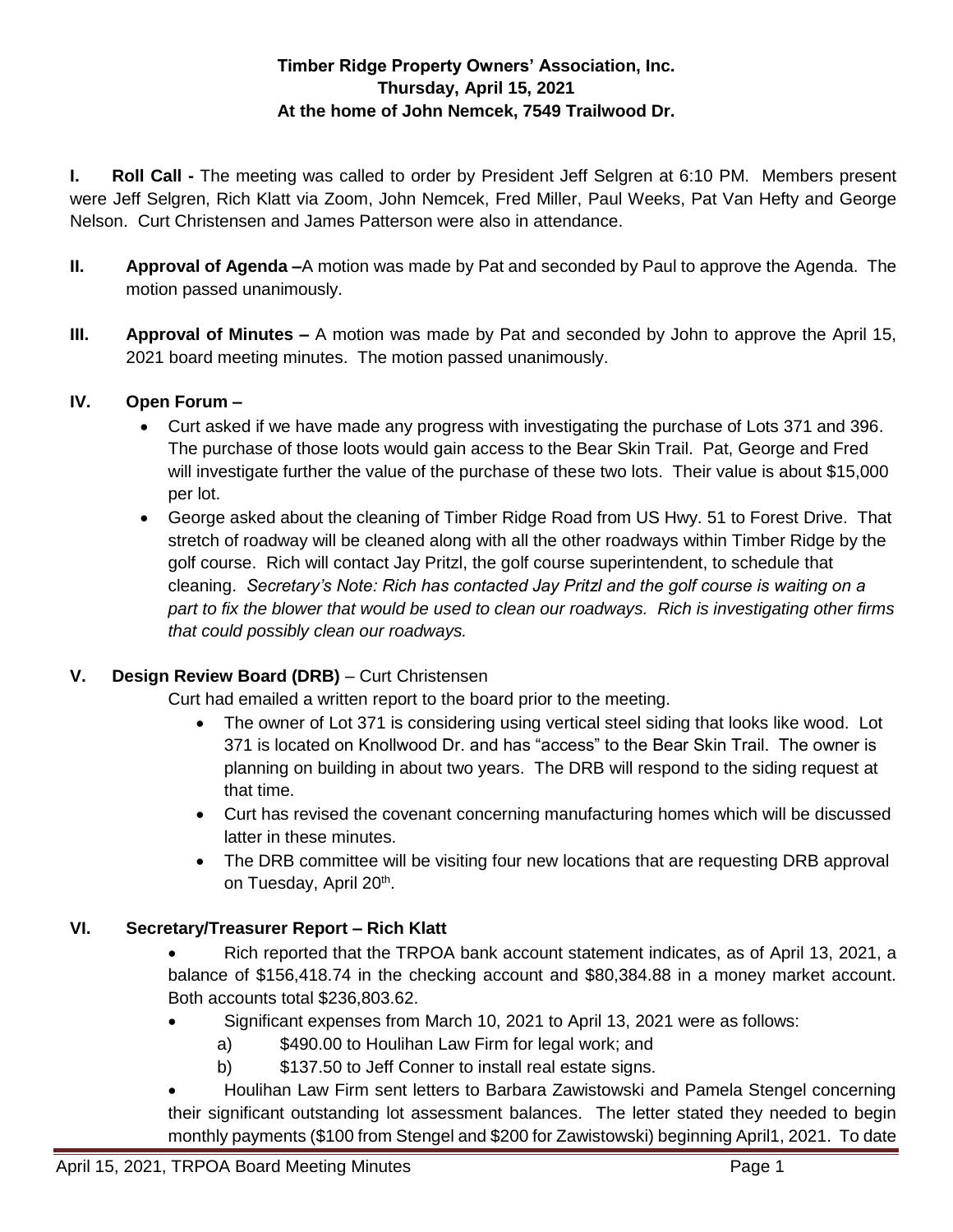no payments have been received from either party. Rich will contact both of them to see if they will be meeting those requirements.

• Rich reported that he has received from the Houlihan Law Firm the revised covenants that were approved at last year's annual meeting. They have been filed with Oneida County.

 The covenants committee recommendations for proposed amendments 1-6 were approved at the March board meeting. Concern was expressed by Jeff that Amendment 6 needed to be more specific about parking on Timber Ridge roadways. Amendment 7 needs board approval and an additional amendment, Amendment 8, manufactured homes was revised by Curt and needed to be acted upon.

a) **Amendment 6**, suggests that parking of vehicles on roadways is generally discouraged. Opinions varied as to the wording of this amendment. Some wanted the covenant to state that parking on Timber Ridge roadways is prohibited while others wanted to make exceptions for overnight guests and for other reasons. It was decided that Rich will prepare a revised amendment that addresses both of these concerns. Rich will email the revised amendment when revised for board approval prior to May  $7<sup>th</sup>$ .

b) **Proposed Amendment 7** modifies the submittal requirements to the DRB for building plans. It adds that a pdf of the plans must be submitted and reduces the number of scaled paper plans from two to one set of plans. A motion was made by Rich and seconded by Fred to approve the revised amendment. The motion passed. The approved Amendment 7 is attached to these minutes.

c) **Proposed Amendment 8** better defines the definition of manufactured homes. A motion was made by Pat and seconded by John to approve the revised amendment 8. The motion passed. The approved Amendment 8 is attached to these minutes.

## **VII. Roads Report/Discussion** - Rich Klatt

• Rich stated that he will be meeting with Matt Gaulke from Pitlik & Wick about last year's patching and shoulder work. Matt and Rich will also inspect all Timber Ridge roadways to locate additional locations for patching.

**VIII. Activities Committee Liaison Report –** John and Jeff are finalizing their plans for the spring cleanup on Saturday morning May 8<sup>th</sup>. A mass email will be sent by Rich when the plans are finalized. Fred and George are moving forward with their plans for the spring garage sale on Friday and Saturday, May 21<sup>st</sup> and 22<sup>nd</sup> Two "Garage Sale" banners will be installed along Hwy. 51 at our entrance.

**IX. Website/Media Report –** Fred said that he has been updating the pictures on the web page. Our website has about 40 contacts per week.

### **X. Old Business**

 **2021 Annual Meeting Schedule** –Annual meeting packet, Jeff will provide letter and Curt will provide DRB report by May 7<sup>th</sup>.

**Timber Ridge Entrance Committee –** George will look into the cost of placing US flags at our gatehouse.

- **Pedestrian/Bike Trail on Southside of Timber Ridge Rd. –** No report.
- **Goals and Objectives for 2020-21**:

a) Investigate swimming pool alternatives – still ongoing, Jeff will again contact Jerry Collins concerning any interest from the pool owners about buying the pool and tennis courts; and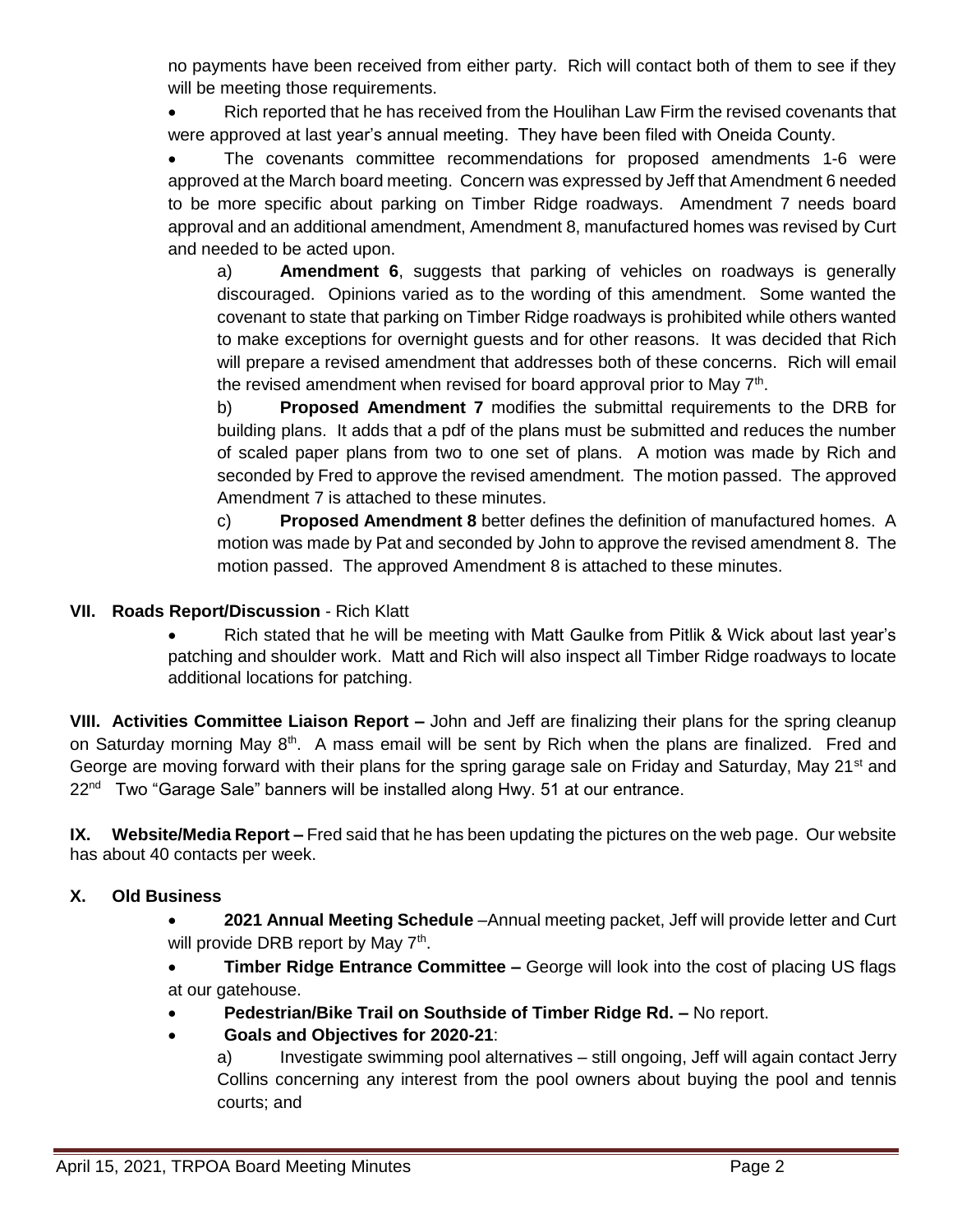b) Investigate other recreational facilities like a pickle ball court and playground – could be part of the pool purchase; and

c) Emergency Entry/Exit – The consensus of the board members was that an emergency entry/exit was not practical at this time.

**Timber Ridge History Committee –** No report.

### **XI. New Business**

**•** Purchase Additional For Sale Signs -- Jeff Conner has proposed that we order an additional 10 For Sale signs. John made a motion and Fred seconded that TRPOA purchase an additional 10 For Sale signs at an approximate cost of \$2,500. The motion was passed.

**Next Meeting Date**: The May board meeting will be Thursday, May 20, 2021, at Jeff Selgren's home at 10148 Ridgewood Drive. The meeting will begin at 6:00 PM.

**Adjournment** – A motion was made by Pat and seconded by Paul to adjourn the meeting. The motion passed. The meeting was adjourned at 7:41 PM.

Respectfully submitted,

Rich Klatt, Secretary/Treasurer